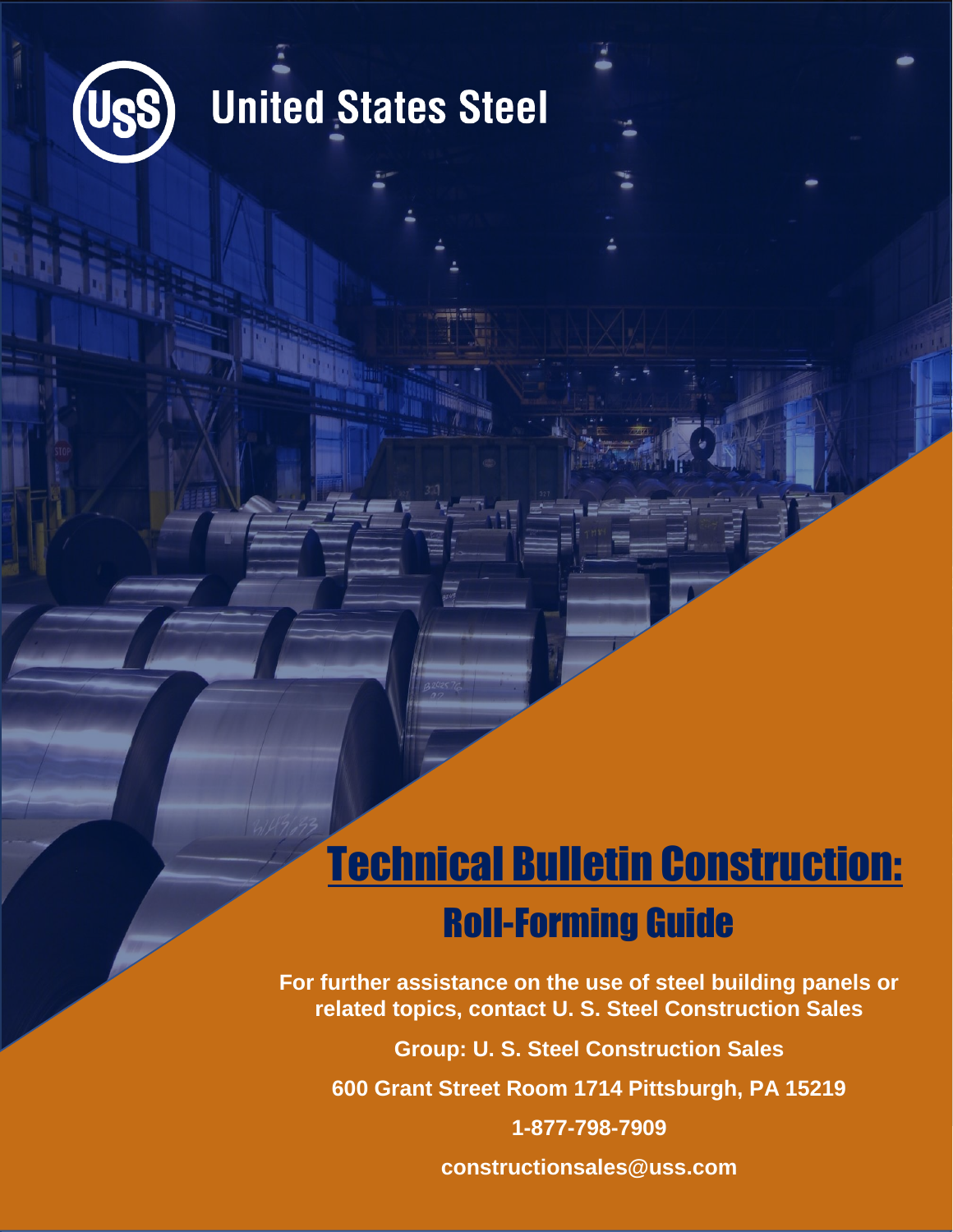The material in this paper is intended for general information only. Any use of this material in relation to any specific application should be based on independent examination and verification of its unrestricted availability for such use, and a determination of suitability for the application by professionally qualified personnel. No license under any United States Steel Corporation patents or other proprietary interest is implied by the publication of this paper. Those making use of or relying upon the material assume all risks and liability arising from such use or reliance.



For further assistance on the use of steel building panels or related topics, contact U. S. Steel Construction Sales Group:

> U. S. Steel Construction Sales 600 Grant Street Room 1714 Pittsburgh, PA 15219 1-877-798-7909 constuctionsales@uss.com



**United States Steel** 

## **Introduction**

Roll-forming was a major contributor to the widespread use of coated sheets for building panels. Roll-forming significantly increases panel stiffness, provides an improved architectural appearance and disguises joining seams. The process of roll-forming metal building panels is conceptually straightforward, but it must be well understood and controlled to be successful. This guide identifies and explains many of the common issues encountered in roll-forming. The factors that contribute to possible problems (material, design and manufacture) are described in order to identify the potential countermeasures to overcome these difficulties. In addition, two case studies presented in the guide highlight the examples of specific field problems and the steps taken to address them.

### **General Concepts**

Roll-forming is a process in which the shape of a metal panel is developed by gradually bending the metal through a series of roll stands, or passes. Each stand must generate the appropriate amount of deformation for which it was designed. In general, the level of deformation at each stand is not constant due to adjustments for springback and the preservation of dimension. Since the tooling is designed to control the outside dimensions of a panel, roll formers are usually designed to overwork the metal in specific stands. Problems in the forming system or tooling design may exist if materials have to be overworked in the stands/tooling other than those designed for overwork. Therefore, when rollforming problems occur, it is important to examine each stage of the process and not merely the stand at which the problem initially appears.

The goal of a smooth roll-forming operation is achieved when there is uniform metal deformation throughout the line. Roll formers are designed to be reasonably quiet during the operation. They are not designed to run with material "popping" and wrinkling throughout the operation. If this occurs, the operation needs to be investigated.

Two basic types of roll-forming systems are utilized: a precut line and a postcut line. A precut line shears the incoming material to a specific length prior to rollforming. During postcut line operation, the roll formed panel runs continuously and is sheared to the required length after roll-forming. Figure 1 on page 15 illustrates an example of both types of systems.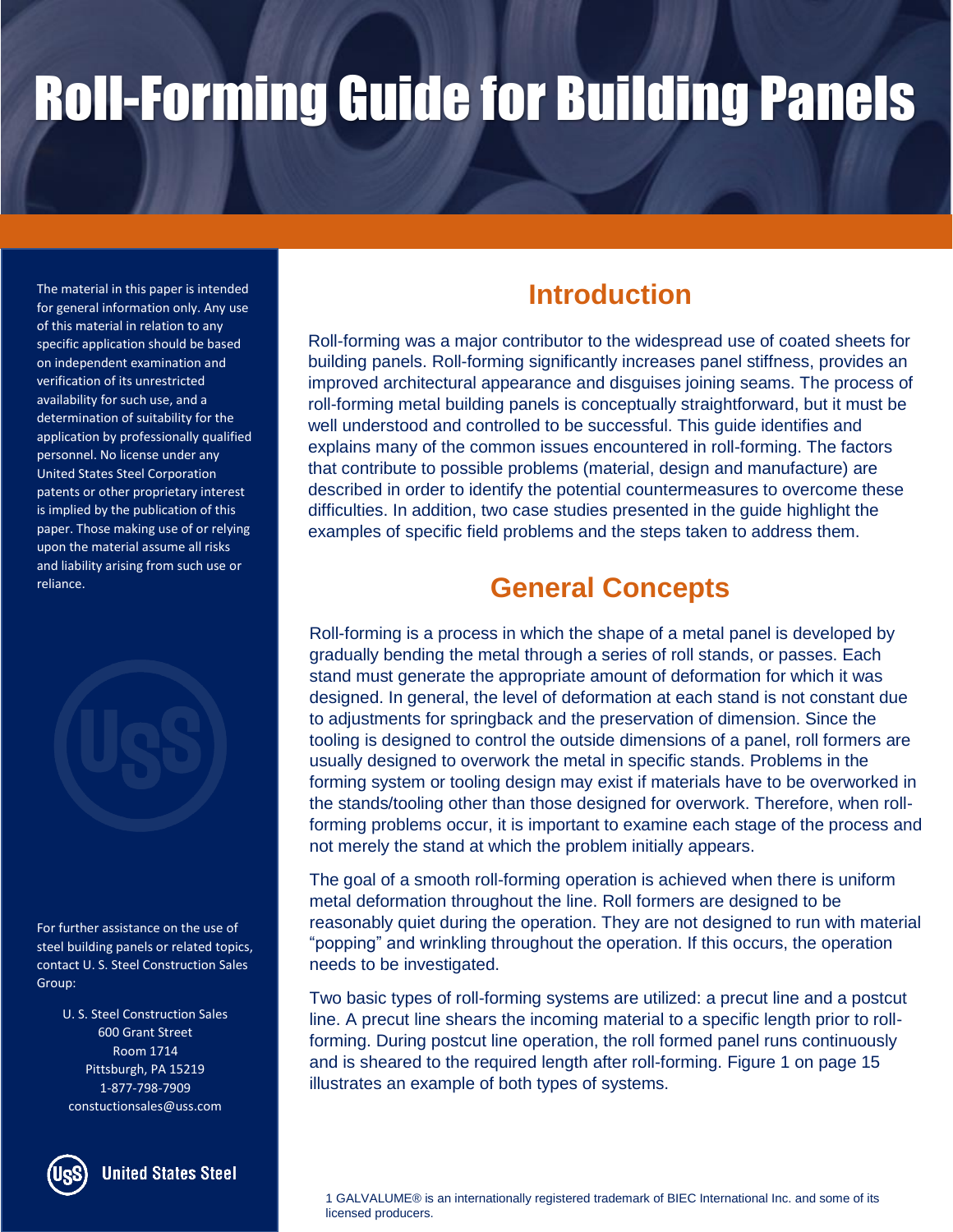The material in this paper is intended **the contract of the material Material** for general information only. Any use of this material in relation to any specific application should be based on independent examination and verification of its unrestricted availability for such use, and a determination of suitability for the application by professionally qualified personnel. No license under any United States Steel Corporation patents or other proprietary interest is implied by the publication of this paper. Those making use of or relying upon the material assume all risks and liability arising from such use or reliance.



For further assistance on the use of steel building panels or related topics, contact U. S. Steel Construction Sales Group:

> U. S. Steel Construction Sales 600 Grant Street Room 1714 Pittsburgh, PA 15219 1-877-798-7909 constuctionsales@uss.com



One of the principal parameters that define the success of a roll-forming operation is the nature of the material. In order to design the optimal process, the tooling designer should be provided material information to be used prior to the tooling designing. This includes material mechanical property ranges, gauge tolerances and shape tolerances. In addition, different metallic coatings (hot-dip galvanized or GALVALUME®1 Coated Sheet Steel), organic coatings or paint will result in differences in performance even with the same set of tooling due to their different frictional characteristics.

The designer requires a clear understanding of the gauge tolerance to be supplied. Ideally, a more robust operating window can be achieved if the full range of tolerance is provided to the tooling designer. The tooling designer will generally design the tooling to the thickest gauge. Ordering the tooling to a full ASTM tolerance while receiving materials with a half or one quarter standard tolerance will produce a roll former with a less robust operating window than either the designer or the panel manufacturer intended.

### **Alignment**

Mill alignment is critical. Since tooling is designed to specific tolerances, the forming rolls and their components must be aligned to each other both horizontally and vertically. The rolls must be aligned both side-to-side and passto-pass. Forming material with the gauge either lighter or heavier than that for which the tooling is designed can result in problems indicative of mill misalignment.

Using material thinner than the designed gauge can result in manufactured panels with finished radii greater than the intended design. This is usually offset by over-tightening the rolls, which causes a deterioration of tool life. Processing heavier gauge material than intended can also lead to larger radii than designed. When running thicker material, the tooling will make contact on the side of the tool radii leaving no center contact with the tooling. Since the material is not in proper contact with the tooling, gap differences from side to side become more critical. Small side-to-side roll gap differences can result in twist, bow or sweep problems.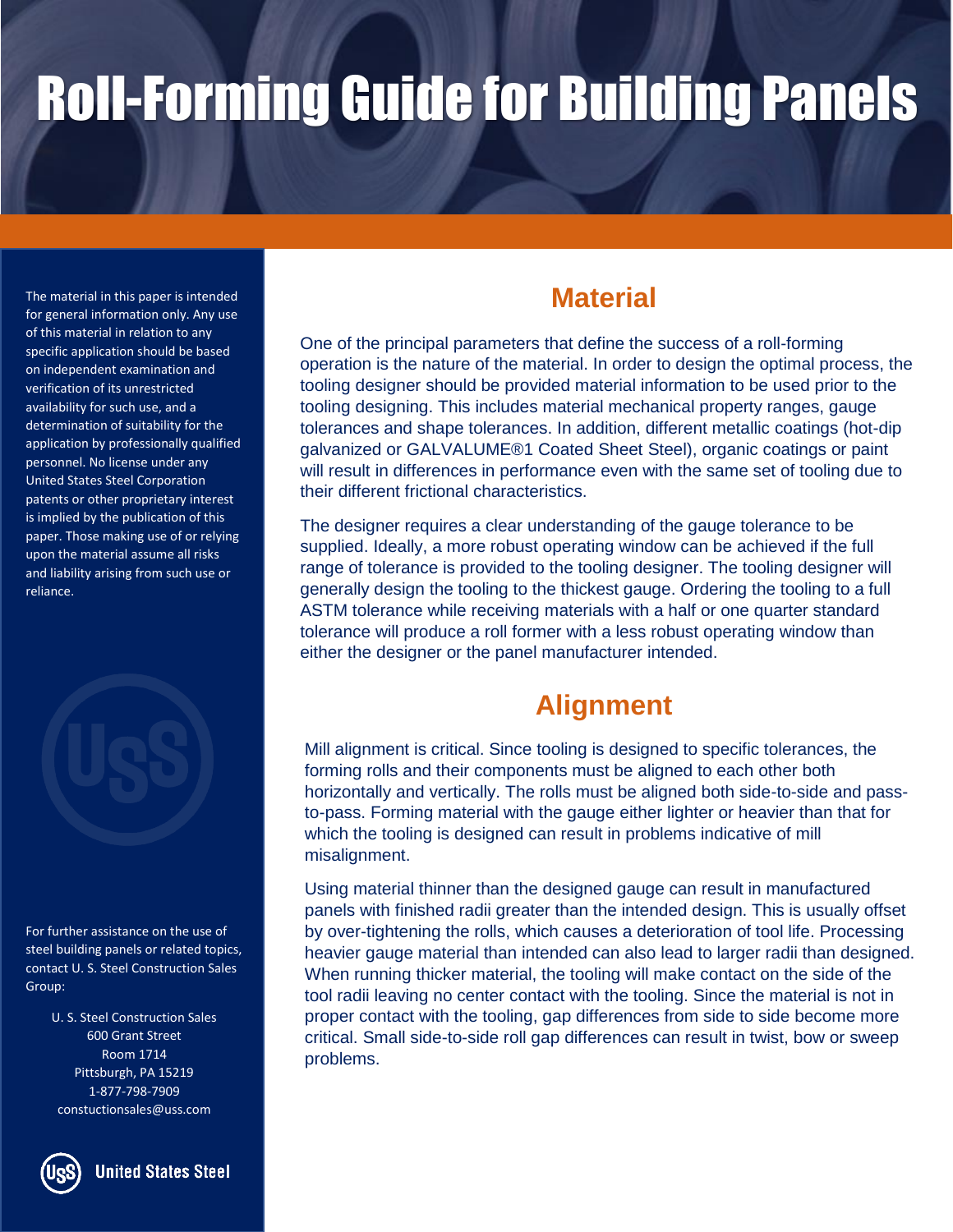The material in this paper is intended for general information only. Any use of this material in relation to any specific application should be based on independent examination and verification of its unrestricted availability for such use, and a determination of suitability for the application by professionally qualified personnel. No license under any United States Steel Corporation patents or other proprietary interest is implied by the publication of this paper. Those making use of or relying upon the material assume all risks and liability arising from such use or reliance.

For further assistance on the use of steel building panels or related topics, contact U. S. Steel Construction Sales Group:

> U. S. Steel Construction Sales 600 Grant Street Room 1714 Pittsburgh, PA 15219 1-877-798-7909 constuctionsales@uss.com



**United States Steel** 

### **Setup**

Following the initial setup by the roll tooling manufacturer, feeler or wire gauges are most often used to set the gaps on roll-forming stands. This should ideally be done each time the metal being utilized changes significantly in gauge. Operators must be sure to periodically check for tooling wear and/or machine wear. Gear and bearing backlash of as little as 0.002 inch from stand to stand can alter the shape of the finished product and produce parts that are not in compliance. The operator should maintain a logbook for the setup on each panel configuration. Additionally, the necessary adjustments made to maintain an acceptable panel should be recorded. This can be an invaluable tool for assisting other operators as well as for aiding in the maintenance of the system.

Each stand consists of top and bottom rolls designed to provide the necessary part dimensions. The position of the top roll can be adjusted via screws to change the gap between rolls, thereby changing the forming pressure applied to the metal at each stand. The final roll gap adjustment on each stand should always be down to compensate for the gear and bearing tolerances inherent to each stand.

As rolls wear, bending points can become less precise. This can alter the working surface of the roll and result in panels with radii that are less "crisp" or precise. Roll wear is generally offset by reducing the roll gap on one or more stands. In the extreme case, this can cause a variety of problems, such as roll fight, metal marking and wandering line on the radii of finished panels. Over-tightening of stands with worn tooling can cause twist, bow and sweep.

### **Threading**

Tooling is generally designed to form panels from the center of the strip outwards. When threading a strip into the line, it is recommended to cut a bevel on each side of the incoming strip. This enables the strip to feed through the line on the center.



Many operators thread material into the line with a square cut edge. Although this can be successful, it often leads to problems in the later stands. If the strip moves even slightly off center in the early stands, the problem will be magnified in the later stands. When this occurs, the operator may have to cut a portion of the strip from the line, which will not feed through the balance of the line due to jams or wrinkles. When this type of problem is encountered, often simply cutting a bevel on the incoming strip will eliminate threading issues.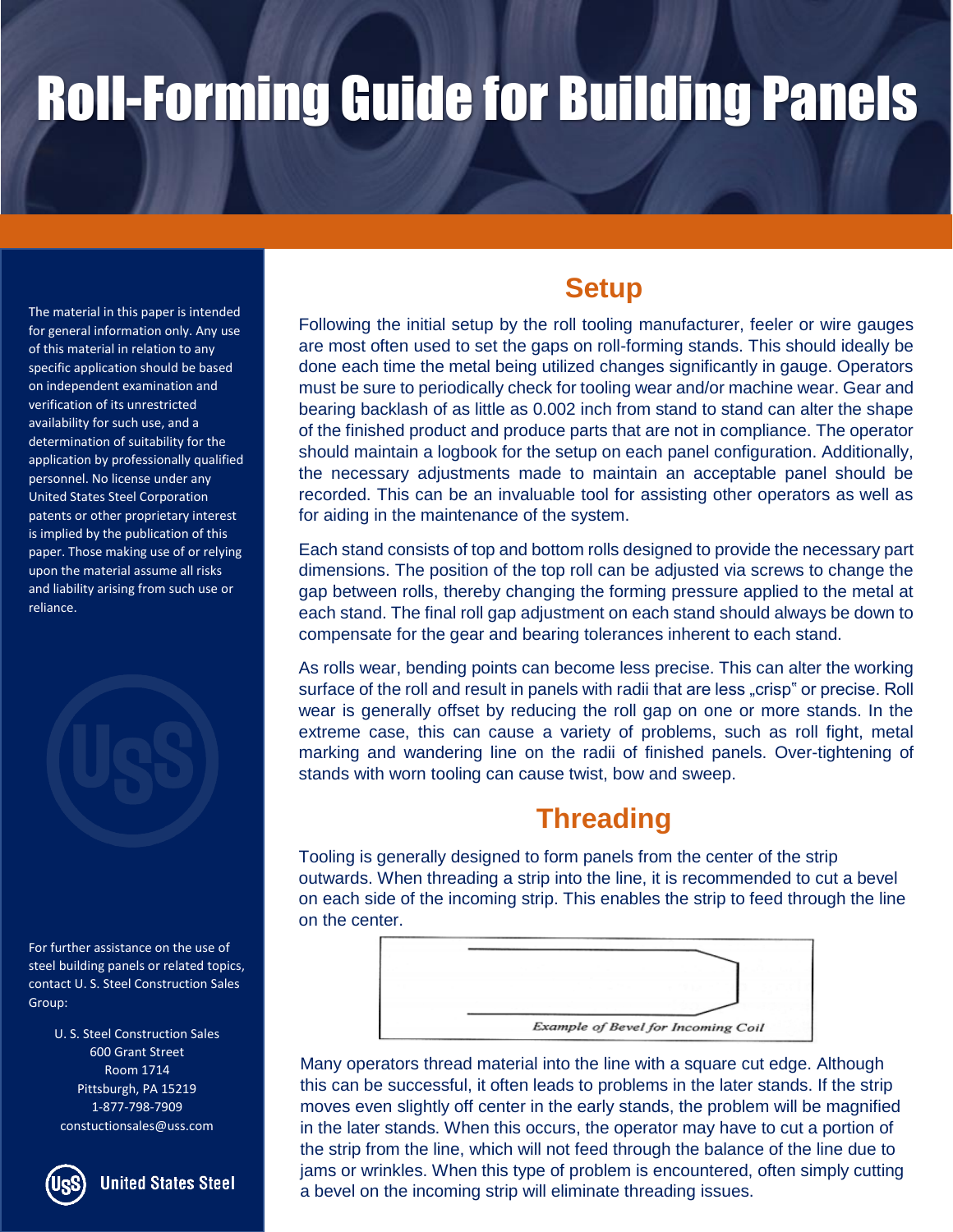The material in this paper is intended for general information only. Any use of this material in relation to any specific application should be based on independent examination and verification of its unrestricted availability for such use, and a determination of suitability for the application by professionally qualified personnel. No license under any United States Steel Corporation patents or other proprietary interest is implied by the publication of this paper. Those making use of or relying upon the material assume all risks and liability arising from such use or reliance.

For further assistance on the use of steel building panels or related topics, contact U. S. Steel Construction Sales Group:

> U. S. Steel Construction Sales 600 Grant Street Room 1714 Pittsburgh, PA 15219 1-877-798-7909 constuctionsales@uss.com



**United States Steel** 

## **Cut-Off**

Cutoff dies or shears are available in many types and variations. The most common types utilized for building and roofing panels are the slugless crop die and the flying shear, or cutoff die. The cutoff operation accurately cuts the part to the desired length in a manner that is essential to the continuous operation of the line.

Slugless crop dies generally have a short stroke length, possess contoured blades, and rapidly cut-off the finished part. Since the cut-off action is extremely fast, an accurate cut can normally be performed without an interruption to the continuous operation of the line. Proper set-up in this type of operation is critical.

Line speeds, die speeds and die clearances must be closely established and monitored to prevent blade drag. This condition can result in panel buckling. Removal of the buckled panel from the line is time consuming and may result in damage to the cutoff die, or in extreme cases, to the roll tooling. Even if the part does not buckle to the point that it jams the line, improperly timed cutting can cause problems upstream in the roll former.

Momentary interruptions in the later roll-forming stands while the initial stands are still driving material can result in a wide variety of problems and/or imperfections. Minor buckling in the intermediate stands can result in oil canning type imperfections as well as other twist or dimensional issues in the finished panel. If the line is set-up with extremely loose tooling clearances, the effect of momentary line interruption from the cutoff operation may be seen all the way to the uncoiler. In this instance, the alignment of the entire line becomes integral to the cut-off operation. For example, if the uncoiler is out of alignment, the momentary line interruption could "pull" the material in a skewed manner from the uncoiler and potentially cause oil canning, twist or sweep problems.

A flying shear, or cut-off die, may be required with an increase in the line speed or panel height configuration. This allows the shear or die to attain the speed of the line prior to the cutoff operation. The timing of the shear is critical in this operation.

Momentary interruptions in the latter roll-forming stands, as described above, will generally be larger in magnitude and more serious in nature as the speed of the cut-off operation increases. The blade or die should always be cut to an approved part. Improperly designed/machined tools must be avoided because they result in tight clearances, induce blade drag, tool drag, or loose clearances, which result in burrs on the finished panel.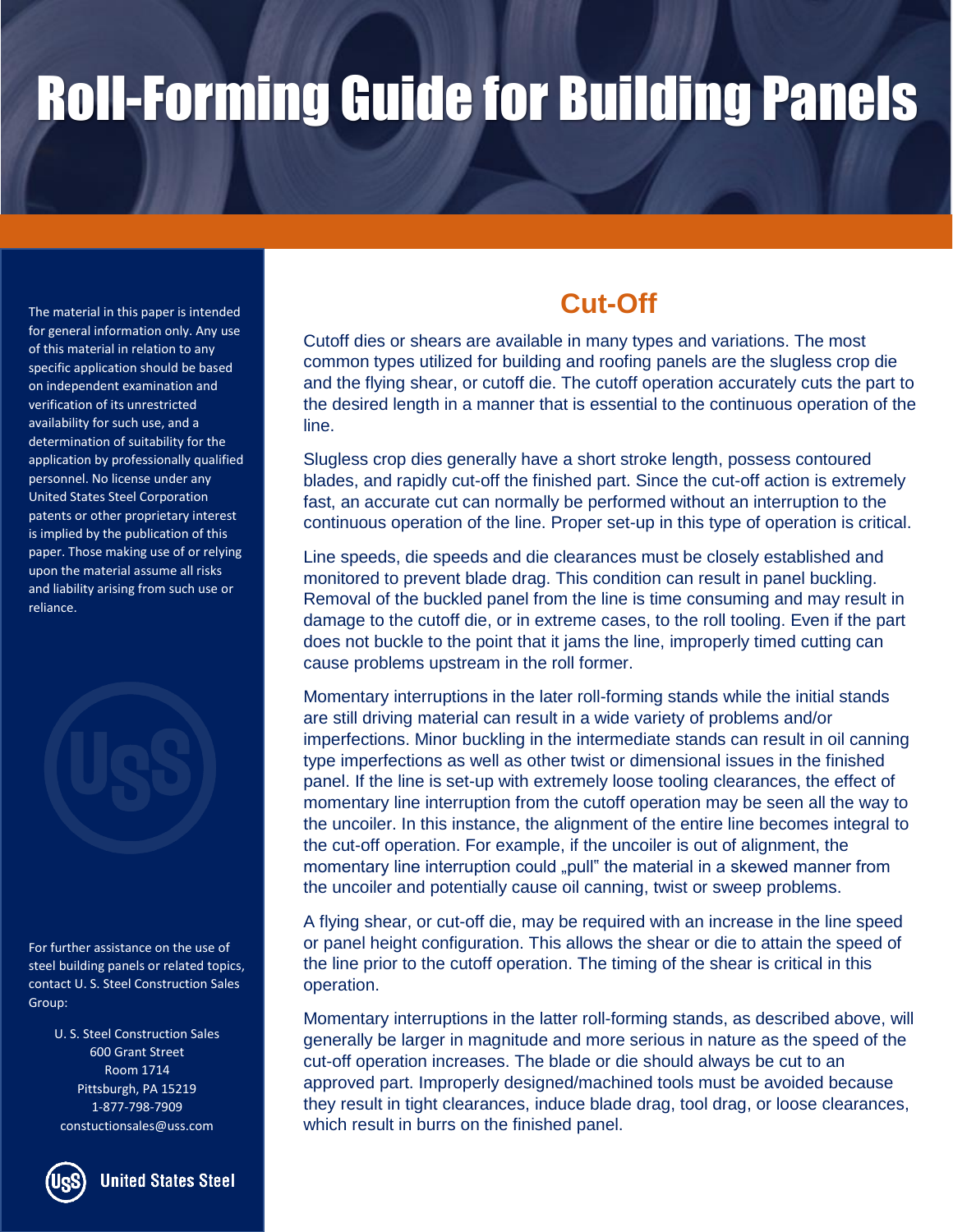The material in this paper is intended for general information only. Any use of this material in relation to any specific application should be based on independent examination and verification of its unrestricted availability for such use, and a determination of suitability for the application by professionally qualified personnel. No license under any United States Steel Corporation patents or other proprietary interest is implied by the publication of this paper. Those making use of or relying upon the material assume all risks and liability arising from such use or reliance.



For further assistance on the use of steel building panels or related topics, contact U. S. Steel Construction Sales Group:

> U. S. Steel Construction Sales 600 Grant Street Room 1714 Pittsburgh, PA 15219 1-877-798-7909 constuctionsales@uss.com



**United States Steel** 

## **Lubrication**

The most commonly used lubricant to aid the roll-forming of building panels is vanishing oil. This product provides the necessary lubrication for the forming process and also has the advantage of evaporating over time to permit ease of handling and installation at the construction site. However, the vanishing oil or other lubricant should contain at least 95% solvents or be a water-based lubricant that leaves minimal residue. Care should be taken to allow the roll formed panels to be completely dried prior to shipment. No lubricants should be used on either acrylic coated GALVALUME<sup>®</sup> or Galvanized steel that U. S. Steel identifies as ACRYLUME®2 or ACRYZINC®3, respectively.

Inadequate lubrication can cause problems with the roll former operation and/or in the finished panel. A common problem within the roll former is the bonding (welding or fusion) of coil coated products to the roll tooling. This is time consuming to remove. Some companies have had some success by mounting SCOTCH-BRIGHTTM rolls4 on the tooling to continuously remove coating buildup or by polishing the rolls while in operation. Problems can also extend to the finished panel. Part configuration, forming issues, oil canning, twist, bow, and improper finished dimensions can all result from inadequate lubrication.

### **What to Look for**

With a working knowledge of the panel configuration and the roll former setup procedures, the root cause of many problems can be determined at the plant level. Generally, the most important factor to keep in mind is that roll-forming issues must be approached from a systematic point of view. That is, everything must be considered from the incoming material properties, lubrication, roll former setup, uncoiler, and cut-off methods to the inspection details of the finished product. All or any of these factors can impact the acceptance of the finished part.

When observing a roll-forming line to determine the cause of a problem, two basic questions need to be addressed:

- 1. What is the Imperfection? It is important to define the nature of the problem to be solved: edge wave, oil canning, panel dimension.
- 2. What are the Tool Gap Settings? Gaps should initially be set at the material gauge with final adjustments made to achieve the desired final dimensions.

<sup>2</sup> ACRYLUME®2 is a registered trademark of United States Steel Corporation. 3 ACRYZINC®3 is a registered trademark of United States Steel Corporation. 4 SCOTCH-BRIGHTTM is a registered trademark of 3M Corporation.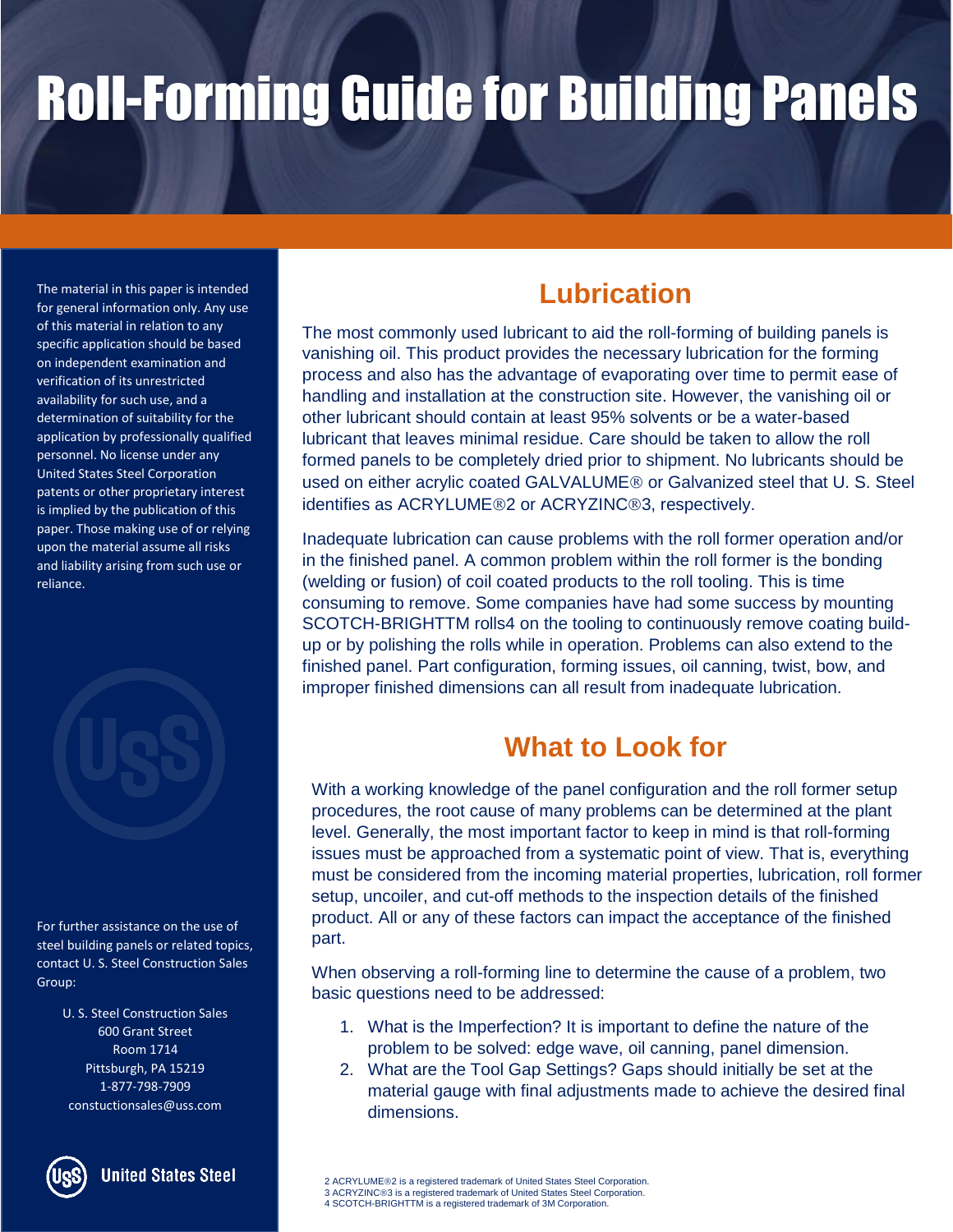The material in this paper is intended for general information only. Any use of this material in relation to any specific application should be based on independent examination and verification of its unrestricted availability for such use, and a determination of suitability for the application by professionally qualified personnel. No license under any United States Steel Corporation patents or other proprietary interest is implied by the publication of this paper. Those making use of or relying upon the material assume all risks and liability arising from such use or reliance.



For further assistance on the use of steel building panels or related topics, contact U. S. Steel Construction Sales Group:

> U. S. Steel Construction Sales 600 Grant Street Room 1714 Pittsburgh, PA 15219 1-877-798-7909 constuctionsales@uss.com

> > **United States Steel**

## **Inspect the Finished Panel**

### **1. Does It Hold Dimension?**

Ensure that the material is within the ordered width and property tolerances. Check the gaps in the overbend stands for proper gauging.

### **2. Where Does the Imperfection Appear?**

Inspect and check the tooling and gap settings where the imperfection occurs and, in the stands, upstream. Adjust to appropriate settings.

### **3. Are There Tight or Loose Areas on the Finished Panel Radii?**

These imperfections typically denote improper tooling adjustment or worn tooling or bearings. Ensure that the tooling has proper gap settings. Inspect the tooling for worn areas (chrome coating loss or increased radii due to wear). Inspect the line during operation for bearings with excessive movement. Occasionally, a worn bearing will make noise during operation. If bearing wear is isolated and is consistently in one stand, it would be prudent to inspect the tooling in the entire line for alignment, wear and proper gap settings.

### **4. Do the Radius Lines Appear to Wander Down the Length of the Panel?**

Dry material, worn tooling, and improper tool alignment can cause this problem.

### **Material**

- **1. Does One Coil Perform Differently Than the Next?**  Check for and establish the differences between the two coils. Differences in gauge, oiling, and properties can affect the final part.
- **2. Has the Gauge Changed Or is It Out of the Ordered Tolerance?**  The operator must know the expected gauge tolerance. Often tooling gaps are established around the midpoint of the range of the ordered gauge tolerance. Tooling adjustments may be necessary when working at the extreme ends of the material gauge tolerance, especially if the tooling was not designed to accommodate the full range of gauges anticipated.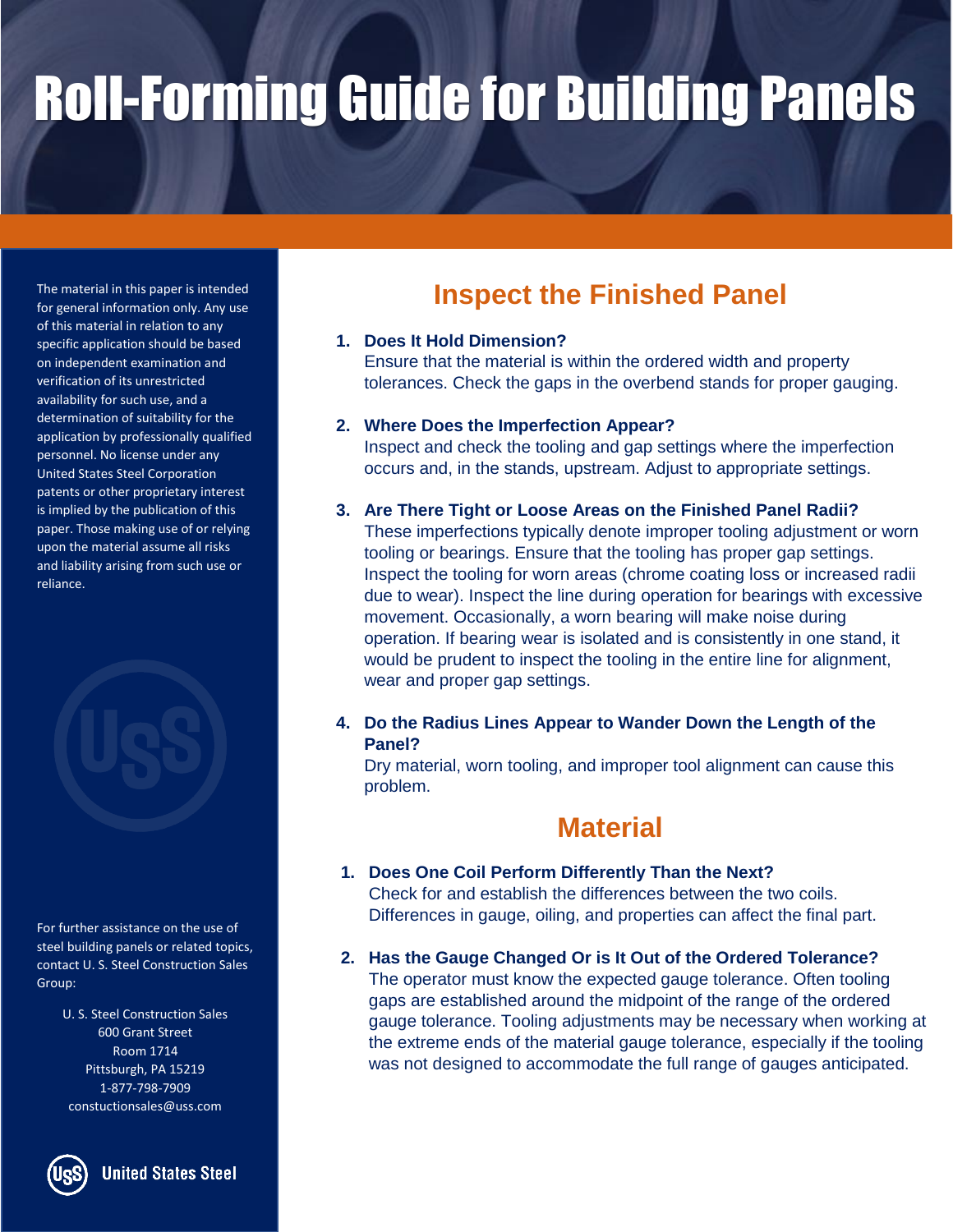The material in this paper is intended for general information only. Any use of this material in relation to any specific application should be based on independent examination and verification of its unrestricted availability for such use, and a determination of suitability for the application by professionally qualified personnel. No license under any United States Steel Corporation patents or other proprietary interest is implied by the publication of this paper. Those making use of or relying upon the material assume all risks and liability arising from such use or reliance.



For further assistance on the use of steel building panels or related topics, contact U. S. Steel Construction Sales Group:

> U. S. Steel Construction Sales 600 Grant Street Room 1714 Pittsburgh, PA 15219 1-877-798-7909 constuctionsales@uss.com



## **Observe Line in Operation**

**When Free (No Material) and Loaded**

### **When the Line is Running Free**

- 1. **Does the Tooling Run Eccentrically or Wander with Respect to Other Stands?** This is an indication of bent shafts, worn bearings, worn or misaligned tooling. If the tooling visually wanders from side to side, either the bearings are worn or the shaft locknut has come loose, or a shim has worn or fallen out. When the tooling is running in an elliptical pattern (egg shape, or up and down) the shaft itself may be bent. This will require checking the shaft for run-out with a dial indicator for the amount of movement.
- **2. Are There Areas Where Excessive Material Has Been Stripped Off During Forming?**

This normally indicates dry material, tight clearances or improper tooling setup. Tooling stands where material slivers and/or debris accumulate should be closely monitored, as this can lead to premature wear and finished panel imperfections. Material run with insufficient lubrication (dry areas) will run with increased friction in these areas during forming. This can cause material to be scraped during the roll-forming process, especially on the panel edges. In some cases, running dry material can raise the temperature of the tooling sufficiently to reduce the die clearances from heat expansion.

Tooling that is gapped to less than the material being formed, or tooling that is out of alignment from stand to stand, can also cause this problem. Although it is sometimes not possible to prevent material debris accumulation on some stands, tooling should be gapped and checked for alignment frequently.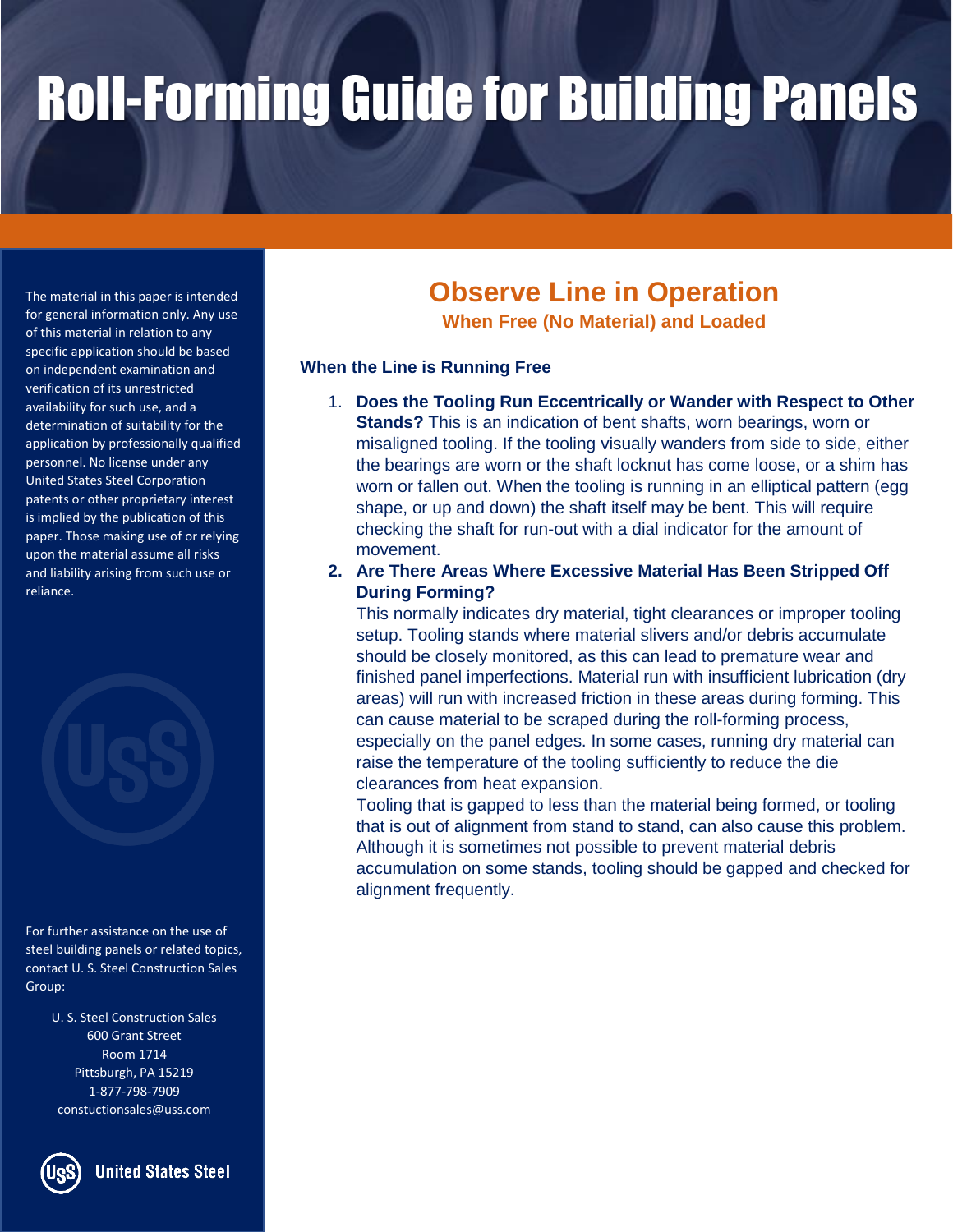The material in this paper is intended for general information only. Any use of this material in relation to any specific application should be based on independent examination and verification of its unrestricted availability for such use, and a determination of suitability for the application by professionally qualified personnel. No license under any United States Steel Corporation patents or other proprietary interest is implied by the publication of this paper. Those making use of or relying upon the material assume all risks and liability arising from such use or reliance.

For further assistance on the use of steel building panels or related topics, contact U. S. Steel Construction Sales Group:

> U. S. Steel Construction Sales 600 Grant Street Room 1714 Pittsburgh, PA 15219 1-877-798-7909 constuctionsales@uss.com

**United States Steel** 

#### **When the Line is Loaded**

**1. Does the Material Track Properly into and from the Line?** 

Material that has differential lubrication edge-to-edge, material with significantly different thickness edge-to-edge or tooling that is out of adjustment can cause tracking issues.

#### **2. Does the Imperfection Appear at One Stand?**

If this is the case, ensure the tooling is gapped properly at both the imperfection stand and also at the stands prior to where the imperfection occurs.

#### **3. Does the Cut-Off Operation Run Transparent to the Line?**

Drag or an out-of-time cut-off operation can induce a variety of imperfections or problems. In a post-forming cut-off process, the cut-off should not alter the continuous forming of the panel. Dull cut-off dies or knives can impart sufficient drag in the cut-off operation so that the formed panel actually begins to buckle in the cut-off operation. A similar condition is possible if a flying shear is out-of-time with the speed of the forming operation. Both of these conditions should be addressed when they first appear, as permitting them to continue will eventually cause the panel to buckle in the line prior to the cut-off.

#### **4. Does the Material Pop, Crackle, or Wrinkle at One Stand?**

This is often the result of either tooling misalignment or the material entering the rolls in a skewed fashion. Roll-forming should be approached from a systematic point of view; each stand is designed to perform a specific amount of forming.

### **Inspection**

Inspection is probably the most subjective portion of the roll-forming operation. It is important to have consistency between inspectors in order to ensure proper acceptance of panels. Once part dimension is achieved, the visual inspection regarding the acceptable amount of oil canning, twist and bow is typically not measured and not standardized. This makes solving these types of problems difficult. Therefore, it is crucial to define standardized acceptability criteria. Generally, plants rely on one or two people who are usually the most experienced to determine acceptability. An alternative, and preferable, practice is to develop a set of standard panels and/or panel photographs. This allows the operator to determine quickly when the roll-forming line is starting to produce suspect panels. This will enable line issues to be addressed before rejections occur. Visual standards have been found to be an extremely useful tool for solving visual imperfection issues. Additionally, it is recommended to maintain a log of imperfection type, imperfection frequency and corrective actions in order to aid in troubleshooting.